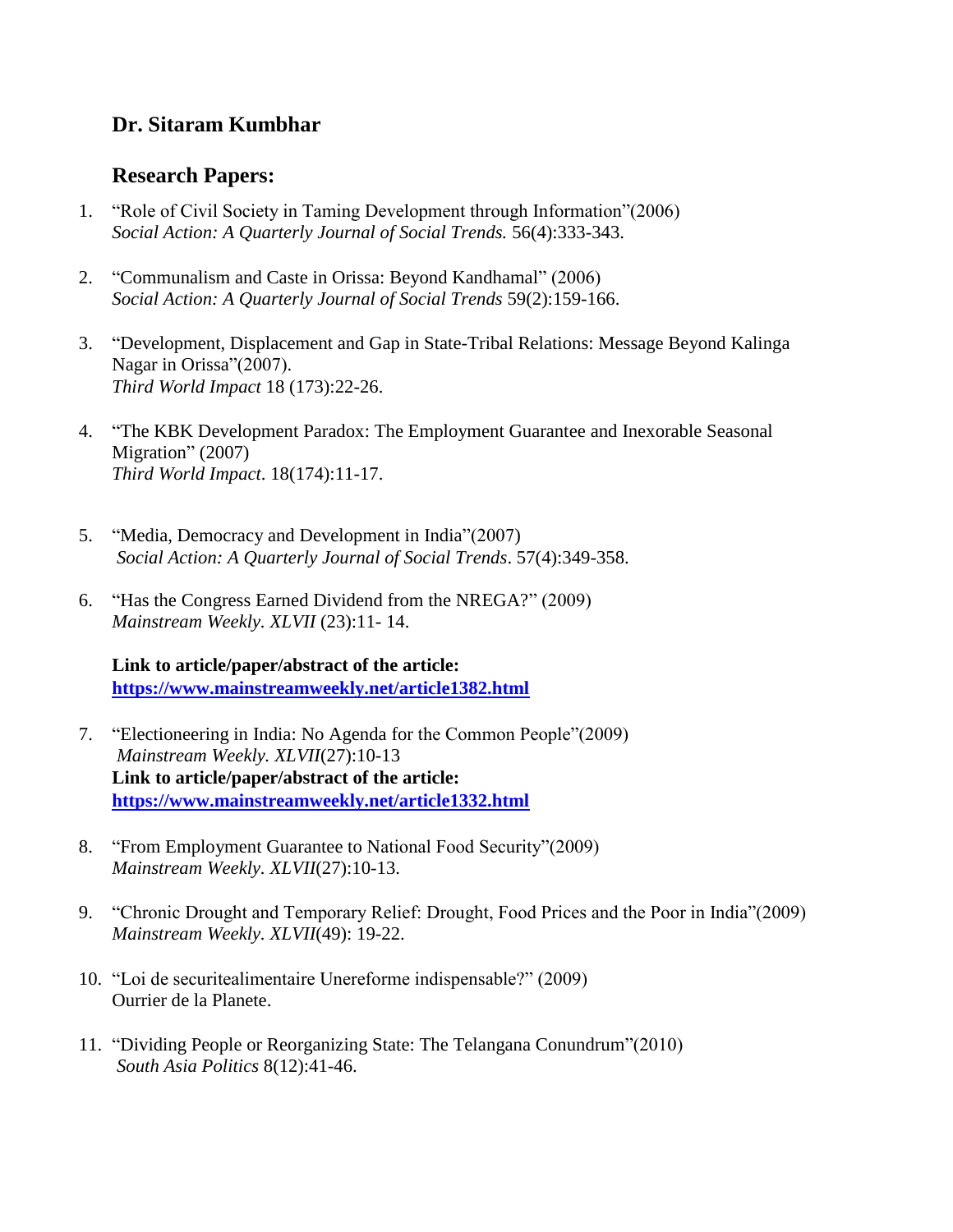- 12. "Do not Dilute the Right to information Act" (2010) *South Asia Politics* 9(1):48-52.
- 13. "The Political Economy of Mining-Mediated Development and the Livelihood Movements against Mining in Orissa" (2010) *Indian Journal of Political Science* 71(4):1213-1222.

### **Link to article/paper/abstract of the article: <https://www.jstor.org/stable/42748948>**

- 14. "The Judiciary and the Poor Radical Humanist. Securing Food for All"(2011) *ShodhPrerak* 1(3):145-149.
- 15. "Dalit and Human Rights: A Human Development Perspective"(2011) *Social Action: A Quarterly Review of Social Trends* 61(1): 16-27.
- 16. "No Land for Sale: Land Acquisition, Displacement and Development Challenges in Orissa"(2012). *Social Action, A Quarterly Review of Social Trends.* 62(2):np.
- 17. "Everyday Dalit Experiences of Living and the Denials"(2016) *Economic and Political Weekly*51-35 : **(UGC Care list A)**

#### **Link to article/paper/abstract of the article:**

*[https://www.epw.in/journal/2016/35/commentary/everyday-dalit-experiences-living-and](https://www.epw.in/journal/2016/35/commentary/everyday-dalit-experiences-living-and-denials.html)[denials.html](https://www.epw.in/journal/2016/35/commentary/everyday-dalit-experiences-living-and-denials.html)*

- 18. "The political economy of India;s budgeting: new trends and issues"(2018). *Education times: a multidisciplinary journal*
- 19. "Odisha's Transformation under the Naveen Patnaik Regime: Beleaguered Victim to Robust Warrior"(2021) *Economic and Political Weekly* 56(8): **(UGC care list A)**

#### **Link to article/paper/abstract of the article:**

**[https://www.epw.in/journal/2021/8/commentary/odishas-transformation-under-naveen](https://www.epw.in/journal/2021/8/commentary/odishas-transformation-under-naveen-patnaik-regime.html)[patnaik-regime.html](https://www.epw.in/journal/2021/8/commentary/odishas-transformation-under-naveen-patnaik-regime.html)**

20. "Indispensable Leap Towards Transparent Electoral Financing"(2021) *Journal Of National Development* 34(1): 139-148

#### **Link to article/paper/abstract of the article:**